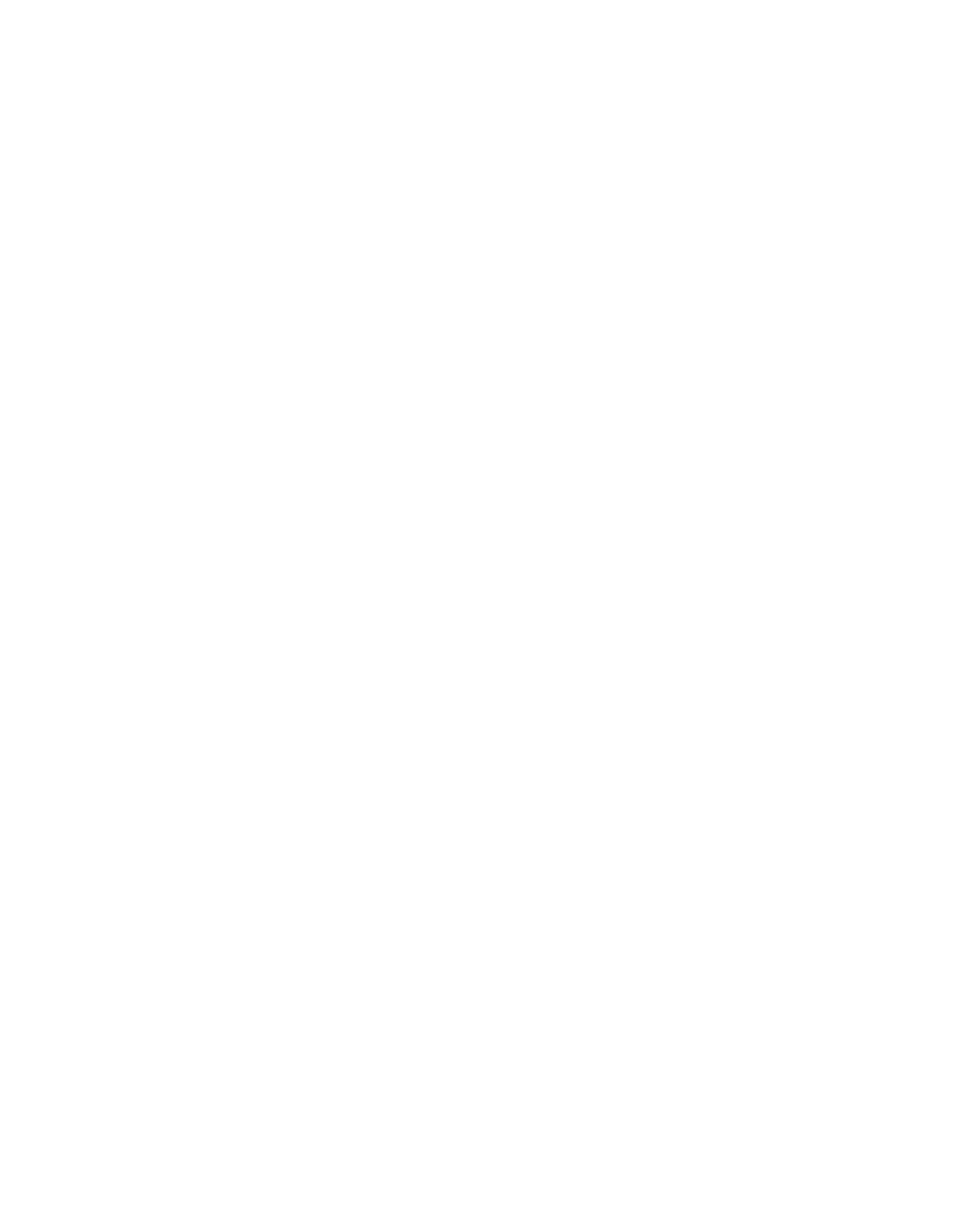# CHC-4Base-Scorecard:CHC128-08-27-16-CHC2@ LAD3 \*WP:Urias,J.-LP:Hammel,J.-Sv:Jansen,K.-CHCrec82-46-SeagerisTopContributorinLADwin

 $\cdot \mathbf{A}_{\text{Base}}$ The 4Base trademark is owned by Cycled Solutions LLC.

|                |      |             |                |                         |                | CHC - 4BaseScore - Player 4Score by Batting Order<br>CHC128 - 08-27-16 - CHC 2 @ LAD 3<br>WP: Urias, J. - LP: Hammel, J. - Sv: Jansen, K. - CHC rec 82-46 - Seager is Top Contributor in LAD win |              |              |                |      |                |  |  |  |  |
|----------------|------|-------------|----------------|-------------------------|----------------|--------------------------------------------------------------------------------------------------------------------------------------------------------------------------------------------------|--------------|--------------|----------------|------|----------------|--|--|--|--|
|                |      |             |                | <b>Bat Order</b>        |                |                                                                                                                                                                                                  |              |              |                |      |                |  |  |  |  |
| Player         | Team | Position    | $\mathbf{1}$   | $\overline{\mathbf{2}}$ | 3              | 4                                                                                                                                                                                                | 5            | 6            | $\overline{7}$ | 8    | 9              |  |  |  |  |
| <b>Bryant</b>  | CHC  | 3B          |                | $\overline{7}$          |                |                                                                                                                                                                                                  |              |              |                |      |                |  |  |  |  |
| Fowler         | CHC  | CF          | $\overline{7}$ |                         |                |                                                                                                                                                                                                  |              |              |                |      |                |  |  |  |  |
| Contreras      | CHC  | $\mathsf C$ |                |                         |                |                                                                                                                                                                                                  |              |              | 6 <sup>°</sup> |      |                |  |  |  |  |
| <b>Rizzo</b>   | CHC  | 1B          |                |                         | $6\phantom{a}$ |                                                                                                                                                                                                  |              |              |                |      |                |  |  |  |  |
| Zobrist        | CHC  | RF          |                |                         |                | 3                                                                                                                                                                                                |              |              |                |      |                |  |  |  |  |
| Heyward        | CHC  | PH          |                |                         |                |                                                                                                                                                                                                  |              |              |                |      | $\overline{2}$ |  |  |  |  |
| Hammel         | CHC  | P           |                |                         |                |                                                                                                                                                                                                  |              |              |                |      | $\mathbf{0}$   |  |  |  |  |
| <b>Russell</b> | CHC  | SS          |                |                         |                |                                                                                                                                                                                                  | $\mathbf{0}$ |              |                |      |                |  |  |  |  |
| Soler          | CHC  | LF          |                |                         |                |                                                                                                                                                                                                  |              | $\mathbf{0}$ |                |      |                |  |  |  |  |
| <b>Szczur</b>  | CHC  | LF-Dsub     |                |                         |                |                                                                                                                                                                                                  |              |              |                |      | $\mathbf{0}$   |  |  |  |  |
| Zastryzny      | CHC  | P-Rel       |                |                         |                |                                                                                                                                                                                                  |              |              |                |      | $\bf{0}$       |  |  |  |  |
| Baez           | CHC  | 2B          |                |                         |                |                                                                                                                                                                                                  |              |              |                | $-1$ |                |  |  |  |  |





**GO** - Meal and Fitness Tracker By Iolo



# CHC - 4Score Box - Player Totals<br>CHC28 - 08-27-16 - CHC 20 - 08-24 - 08-240<br>WP: Urias, J. - LP: Hammel, J. - Sv: Jansen, K. - CHC rec 82-46 - Seager is Top Contributor in LAD win

| Player        | Team Position | Bat<br>Ord #   | Credit For Run | PA Bases       | <b>BR</b> Bases | <b>Bases Pushed</b> | Player 4Score  | Appearances    | Productivity<br>Rate |
|---------------|---------------|----------------|----------------|----------------|-----------------|---------------------|----------------|----------------|----------------------|
| Bryant        | CHC 3B        | $\overline{2}$ | $\pmb{0}$      | $\overline{2}$ | $\overline{2}$  | 3                   | $\overline{7}$ | $\overline{4}$ | 1.750                |
| Fowler        | CHC CF        | $\mathbf{1}$   | $\mathbf 0$    | 3              | 4               | 0                   | $\overline{7}$ | 4              | 1.750                |
| Contreras     | CHC C         | $\overline{7}$ | $\pmb{0}$      | 4              | 3               | $-1$                | 6              | 4              | 1.500                |
| Rizzo         | CHC 1B        | 3              | $\mathbf{1}$   | $\overline{2}$ | $\mathbf{1}$    | $\overline{2}$      | 6              | 4              | 1.500                |
| Zobrist       | CHC RF        | 4              | $\mathbf 0$    | $\mathbf{1}$   | $\mathbf 0$     | $\overline{2}$      | 3              | $\overline{4}$ | 0.750                |
| Heyward       | CHC PH        | 9              | $\mathbf{1}$   | 1              | $-1$            | $\mathbf{1}$        | $\overline{2}$ | $\mathbf{1}$   | 2.000                |
| Hammel        | CHC P         | 9              | 0              | $\pmb{0}$      | $\pmb{0}$       | 0                   | $\pmb{0}$      | $\mathbf{1}$   | 0.000                |
| Russell       | CHC SS        | 5              | 0              | $\mathbf 0$    | $\pmb{0}$       | $\pmb{0}$           | $\mathbf 0$    | 4              | 0.000                |
| Soler         | CHC LF        | 6              | $\mathbf 0$    | $\mathbf{1}$   | $\pmb{0}$       | $-1$                | $\pmb{0}$      | 4              | 0.000                |
| Szczur        | CHC LF-Dsub   | 9              | $\mathbf 0$    | $\mathbf 0$    | $\mathbf 0$     | $\pmb{0}$           | $\mathbf 0$    | $\mathbf{1}$   | 0.000                |
| Zastryzny     | CHC P-Rel     | 9              | 0              | 0              | $\pmb{0}$       | $\pmb{0}$           | $\pmb{0}$      | $\mathbf{1}$   | 0.000                |
| Baez          | CHC 2B        | $\bf 8$        | $\mathbf 0$    | $\pmb{0}$      | $\pmb{0}$       | $-1$                | $-1$           | $\overline{4}$ | $-0.250$             |
| <b>Totals</b> |               |                | $\overline{2}$ | 14             | 9               | 5                   | 30             | 36             | 0.833                |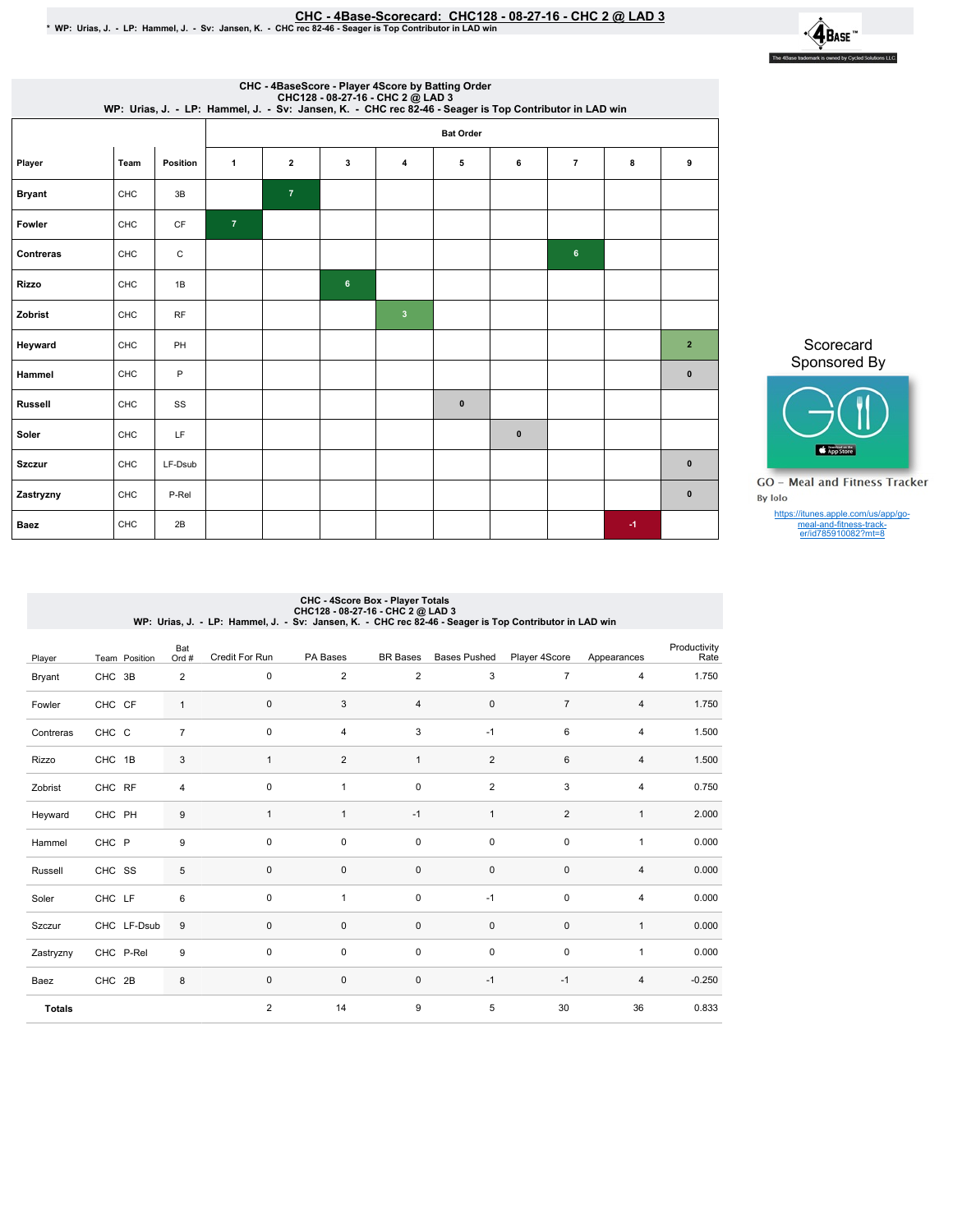|  |  | $: 3$ 8 UDV - $/3$ + DP PHO - $6Y$ - |  |
|--|--|--------------------------------------|--|

-DOW-1Q. 8+8. 9GDVH6FRUFDLG 8.+8. 8.+8. # /\$'

8.+8: %DWH6FRUH 300\HU 6FRUHE\%DWLQJ2UGHU<br>8.+8: 8.+8: #/\$'<br>HO- 6Y-DOWHQ. 8.+8:UHF 6HDJHULV7RS&RQMUEXMRULQ/\$'ZLQ :  $3 8 \text{UDV} - 73 + \text{DPPHO}$ %DW2 UGHU  $3\times$  HU  $7HDP$ 3 RVLMRQ %ULDQW  $8 + 8$  $\%$ ) RZ  $\Theta$ U  $\mathbf{8} + \mathbf{8}$  $\&$  ) & ROWHLDV  $8 + 8$  $\pmb{8}$  $5 \text{ H}$ R  $8 + 8$  $\%$  $=$ REULWV  $\mathbf{8}\!+\!\mathbf{8}$  $5)$  $+HZDIG$  $8 + 8$  $3+$  $+DPPHO$  $8 + 8$  $\mathbf{3}$ 5 XVVHOO  $\mathbf{8} + \mathbf{8}$ 66 6ROHU  $\mathsf{g}+\mathsf{g}$  $\sqrt{ }$ 6] FJ XU  $8 + 8$  $1)$  ' WE  $=$  DVMI ] Q  $8 + 8$ 3 5 HO %DH]  $8 + 8$  $\%$ 



<u>KWOSV LWACH-VDSSOBIFRP XVDSSJR</u><br>PHDCDQGILWOH-WWOFN<br>HULG "PW

|                                                     |               |                                   | : 3 8 UDV - / 3 + DP P HO- | & + & 6 FRUH% R[ 300\HU7RW20V<br>$8 + 8$<br>6Y - DOM-IQ .    8+ & UHF | $8+8$ # / \$' | 6 HDJ HULV 7 RS & ROMMEXWRULQ / \$' ZLQ |              |                    |
|-----------------------------------------------------|---------------|-----------------------------------|----------------------------|-----------------------------------------------------------------------|---------------|-----------------------------------------|--------------|--------------------|
| 30 NU                                               | 7HDP 3RVMLIRQ | %DW<br>$2 \text{ }\cup\text{ } 5$ | & UHGLV) RU5 XQ            | 3\$ %DMHV                                                             | %5 %DVHV      | %DVHV3XVKHG 300\HU6FRUH                 | \$SSHDUDGFHV | 3 URGXFWYUW<br>5DM |
| <b>YAJI DOW</b>                                     | $8 + 8$ %     |                                   |                            |                                                                       |               |                                         |              |                    |
| ) RZ OHU                                            | $8+8$ $8)$    |                                   |                            |                                                                       |               |                                         |              |                    |
| & ROWHUDV                                           | $8 + 8$ $8$   |                                   |                            |                                                                       |               |                                         |              |                    |
| $5$ <sup><math>\uparrow</math></sup> $\uparrow$ $R$ | $8 + 8$ %     |                                   |                            |                                                                       |               |                                         |              |                    |
| $=$ REUMV                                           | $8+8$ 5)      |                                   |                            |                                                                       |               |                                         |              |                    |
| $+HZDUS$                                            | $&+8$ 3+      |                                   |                            |                                                                       |               |                                         |              |                    |
| $+DPPHO$                                            | $8 + 8$ 3     |                                   |                            |                                                                       |               |                                         |              |                    |
| 5 XVVHO                                             | $&+8.66$      |                                   |                            |                                                                       |               |                                         |              |                    |
| 6 ROHU                                              | $8+8$ ()      |                                   |                            |                                                                       |               |                                         |              |                    |
| 6] FJ XU                                            | &+& /) ' VXE  |                                   |                            |                                                                       |               |                                         |              |                    |
| $=$ DVNN $\alpha$                                   | $&+8$ 35HO    |                                   |                            |                                                                       |               |                                         |              |                    |
| %DH                                                 | $& 8 + 8$ %   |                                   |                            |                                                                       |               |                                         |              |                    |
| 7RWDOV                                              |               |                                   |                            |                                                                       |               |                                         |              |                    |
|                                                     |               |                                   |                            |                                                                       |               |                                         |              |                    |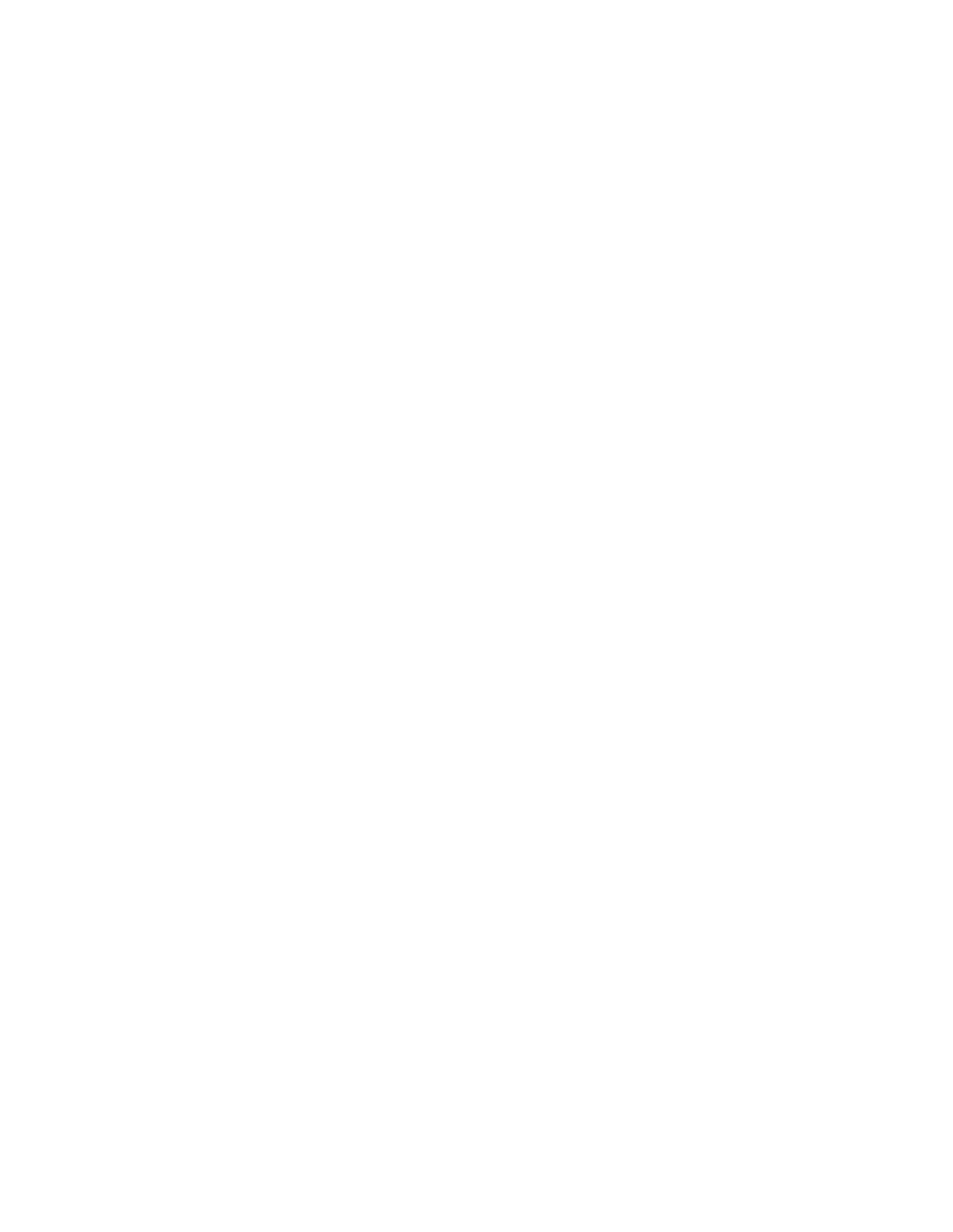#### Bat Order | Player | Inning | PlayText | LOBStatus Credit For Run PA Bases BR Bases Bases Pushed Player 4Score 1 **Fowler** 01 | Walk 02 K 05 | 7.Single | Left on 1st 07 | Walk Left on 2nd **Player Totals** 2 Bryant 01 9.Single Left on 3rd 03 3U 05 7 07 | Walk Left on 1st **Player Totals** 3 Rizzo 01 9.Single Left on 2nd 03 8.Single Left on 1st 05 K 07 3U **Player Totals** 4 Zobrist 01 1-3-SacBunt 03 K 06 8.Single +DP'd-5-4-3 08 1-3 **Player Totals** 5 Russell 01 K 03 1-3 06 K 08 4 **Player Totals** 6 Soler 01 K 04 | Walk + FO'd-6-4 06 5-4-3-DP 08 5-3 **Player Totals** 7 Contreras 02 7.Single +2nd-FB-7-Foul Left on 2nd 04 6-4-FO +DP'd-4-6-3 07 | 1.Single -2nd-1-Err +3rdBalk 09 K **Player Totals** 8 Baez 02 | 7-FoulBall 04 **4-6-3-DP** 07 5-3 09 7 **Player Totals** 9 Hammel 02 K **Player Totals** Zastryzny 05 K **Player Totals** Heyward 07 7.Single +CS-2-6 **Player Totals Szczur** 09 K **Player Totals Grand Total** 0 1 3 0 4 0 0 0 0 0 0 0 0 1 0 1 0 1 1 0 2 0 3 4 0 7 0 1 2 2 5 0 0 0 0 0 0 0 0 0 0 0 0 0 1 0 1 2  $\boxed{0}$  2  $\boxed{2}$   $\boxed{3}$   $\boxed{7}$ 1 1 1 2 5 0 0 1 0 1 0 0 0 0 0 0 0 0 0 0 0 0 1 2 1 2 6  $0 \qquad \qquad 0 \qquad \qquad 2 \qquad \qquad 2$ 0 0 0 0 0 0 0 0 0 1 0 0 0 0 0 0 0 1 0 2 3 0 0 0 0 0 0 0 0 0 0 0 0 0 0 0 0 0 0 0 0 0 0 0 0  $\overline{0}$   $\overline{0}$   $\overline{0}$   $\overline{0}$   $\overline{0}$   $\overline{0}$   $\overline{0}$ 0 0 0 0 0 0 0 0 1 0 1 0 0 -1 -1 0 0 0 0 0 0 0 1 0 -1 0 0 1 1 0 2 0 1 0 -1 0  $0 \qquad \qquad 2 \qquad \qquad 2 \qquad \qquad 0 \qquad \qquad 4$ 0 0 0 0 0 0 0 4 3 -1 6 0 0 0 0 0 0 0 0 -1 -1 0 0 0 0 0 0 0 0 0 0 0 0 0 0 0 -1 -1 0 0 0 0 0 0 0 0 0 0 0 0 0 0 0 0 0 0 0 0 0 0 1  $1$   $-1$   $1$   $2$ 1  $1$   $-1$   $1$   $1$   $2$ 0 0 0 0 0 0 0 0 0 0 0  $2$  14 9 5 30 Detail by Bat Order/Player

<u>CHC - 4Base-Scorecard: CHC128 - 08-27-16 - CHC 2 @ LAD 3</u>

\*WP:Urias,J.-LP:Hammel,J.-Sv:Jansen,K.-CHCrec82-46-SeagerisTopContributorinLADwin